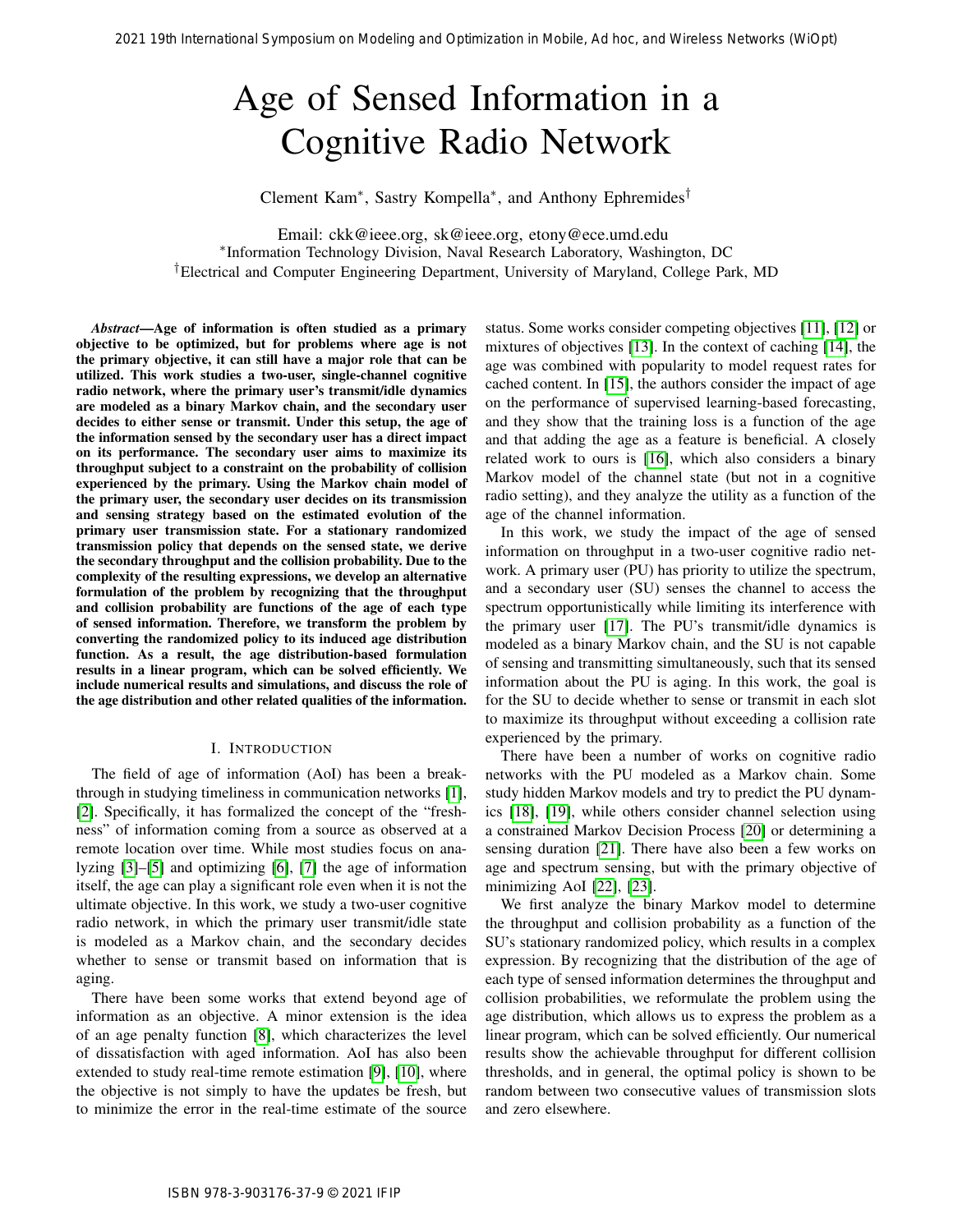

<span id="page-1-0"></span>Fig. 1. Two user cognitive radio network.



<span id="page-1-1"></span>Fig. 2. Primary user transmission model.

# II. SYSTEM MODEL

We study a single channel cognitive radio network with a primary user (PU) transmitter/receiver pair and a secondary user (SU) pair (Fig. 1). The system is time-slotted, and the timescale of the system is normalized to the sensing duration, such that PU transmissions, SU transmissions, and SU sensing durations are measured in time slots of equal length. Between sensing durations, the age of the SU sensed information is increasing, which reduces the accuracy of the estimate of the PU state. The objective is to maximize the SU throughput while limiting collisions to some maximum percentage of PU transmissions.

# *A. Primary User Model*

The primary user (PU) transmission dynamics follow a binary Markov model. Define the state of the PU in slot  $t$ as  $S(t) \in \{T, I\}$ . The PU transmits or remains idle for a time slot length, where at each slot boundary, the PU may switch states according to the Markov chain shown in Fig. 2. The probability of transitioning from a transmit (T) state to an idle (I) state is  $p_{ti}$ , and the probability of staying in a transmit state is  $\overline{p}_{ti} = 1 - p_{ti}$ . The probability of transitioning from I to T is  $p_{it}$ , and the probability of staying in an idle state is  $\overline{p}_{it}$ .

In this work, we do not consider the case where  $p_{it} + p_{ti} >$ 1, where the state is more likely to alternate every slot. In such a case, the policy would need to account for this alternating. In practice, the PU dynamics are much slower than the sensing duration, and since in this model the sensing and transmission slots are taken to be the same length, this means the values for  $p_{it}$  and  $p_{ti}$  will typically be small.

## *B. Secondary User Model*

In each slot, the secondary user (SU) can either sense or transmit. In this model, the only cost of transmitting is the potential collision with the PU, and the only cost of sensing is that it uses up an opportunity to transmit. When the SU senses, it senses for the whole slot, and it detects the PU state without error (non-ideal sensing will be considered in future work). When the SU transmits, it transmits a packet containing one unit of data. If the PU is transmitting simultaneously, there is a collision and no data gets through for either user. Otherwise, the unit of data is received without error. We assume no feedback, and the only new information the secondary has is the sensed PU state.

# *C. Secondary User Sensing/Transmission Policy*

We consider a stationary randomized policy  $(p_{S_I}(s_I), p_{S_T}(s_T))$ , where if the SU senses the PU is idle, the SU randomly transmits for  $S_I - 1$  slots according to the probability distribution  $p_{S_I}(s_I)$ , and if the SU senses the PU is transmitting, the SU transmits for  $S_T - 1$  slots according to the probability distribution  $p_{S_T}(s_T)$ . The transmission period is followed by a sensing slot. Since the policy is stationary, the SU does not act on any real-time information about the interference to the PU, and it must satisfy a collision constraint probabilistically.

We now argue that the stationary randomized policy is equivalent to an age-dependent policy. Consider an alternative class of policies  $P_2$  in which the probability of transmitting in a slot depends on what information was last sensed as well as the age of the sensed information, or the time elapsed since the last sensing slot. If the SU last sensed the PU was idle, the policy is to transmit with probability  $\tilde{p}_I(\Delta)$ , where  $\Delta$  is the age since the last sensed slot, otherwise the SU senses (which occurs with probability  $1-p_I(\Delta)$ ). If the SU senses the PU is transmitting, the policy is to transmit with probability  $\tilde{p}_T(\Delta)$ (or sense with probability  $1 - \tilde{p}_T(\Delta)$ .

Because there is no new information during transmission slots (only during sensing slots), there is an equivalent policy we call  $P_1$ , in which the SU first senses and if the PU is idle, the SU transmits for a random  $S_I - 1$  slots, and if the PU is transmitting, the SU transmits for a random  $S_T - 1$  slots. In  $\mathcal{P}_2$ , the probability of transmitting for  $S_I - 1$  slots after sensing the PU is idle is given by  $(1 - \tilde{p}_I(S_I)) \prod_{\Delta=1}^{S_I-1} \tilde{p}_I(\Delta)$ . The probability of transmitting for  $S_T - 1$  slots after sensing the PU is transmitting is  $(1 - \tilde{p}_I(S_I)) \prod_{\Delta=1}^{S_I-1} \tilde{p}_I(\Delta)$ . Then in  $\mathcal{P}_1$ , we can define the probability distributions  $p_{S_I}(s_I)$  and  $p_{S_T}(s_T)$ , such that the two policies are statistically equivalent. Therefore we can simply study the stationary randomized policy, and the age-dependent policies are also accounted for. 2021 19th International Symposium on Modeling and Definitional Symposium on Modeling and The Hockey Symposium of Wireless Networks Networks Networks Networks Networks Networks Networks Networks Networks Networks Networks

# III. THROUGHPUT AND COLLISION PROBABILITY

The problem studied in this work is to determine an SU sensing/transmission policy  $p_{S_I}(s_I), p_{S_T}(s_T)$  that maximizes the SU throughput subject to a constraint on the probability of collision experienced by the PU:

$$
\max_{p_{S_T}(s_T), p_{S_T}(s_T)} \mu_{SU}(p_{S_T}(s_T), p_{S_T}(s_T))
$$
\n
$$
\text{s.t.} \quad C(p_{S_T}(s_T), p_{S_T}(s_T)) \le \eta \tag{1}
$$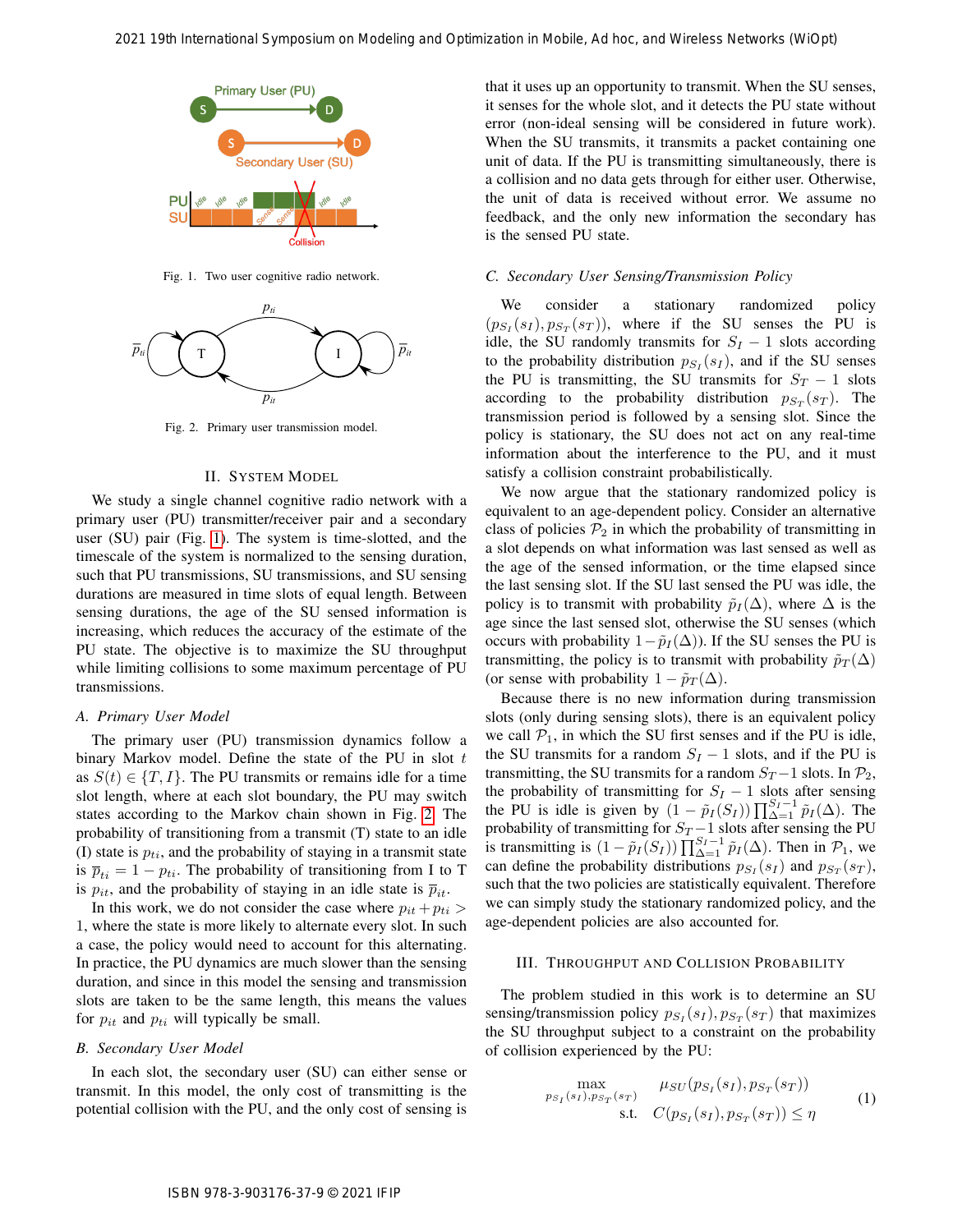We derive the expressions for  $\mu_{SU}(p_{S_I}(s_I), p_{S_T}(s_T))$  and  $C(p_{S_I}(s_I), p_{S_T}(s_T))$ , by conditioning on whether the primary user is in an idle or transmit state when the SU senses.

# <span id="page-2-3"></span>*A. Primary User Transmission State Probabilities*

First, we compute the probability of the PU being in an idle or transmit state in a slot following a sensor slot. Since the PU follows a Markov chain and the SU senses its state without error, we let time be relative to the sensing slot, which we call slot 0. Define  $P(T, \Delta) \triangleq P(S(\Delta) = T)$ SU sensed in slot 0) and  $P(I, \Delta) \triangleq P(S(\Delta) = I | SU$  sensed in slot 0). Again, we assume error-free sensing, so the probability that the PU is idle or transmitting in the sensing slot is either 0 or 1. That is,  $P(I, 0) = 1(S(0) = I)$  and  $P(T, 0) = 1(S(0) = T)$ , where  $\mathbb{1}(expr)$  is the indicator function, which equals 1 if  $expr$  is true and 0 otherwise. As the sensed information ages, the SU can estimate the probability that the PU is transmitting or idle based on its Markov transmission model. We compute the probability of transmitting or idle as a function of the age of sensed information  $\Delta$  as follows:

$$
\begin{aligned}\n\begin{bmatrix}\nP(T,\Delta) \\
P(I,\Delta)\n\end{bmatrix} &= \begin{bmatrix}\n1-p_{ti} & p_{it} \\
p_{ti} & 1-p_{it}\n\end{bmatrix}^{\Delta} \begin{bmatrix}\nP(T,0) \\
P(I,0)\n\end{bmatrix} \\
&= \begin{bmatrix}\np_{it} & -1 \\
p_{ti} & 1\n\end{bmatrix} \begin{bmatrix}\n1 & 0 & 0 \\
0 & 1-p_{it} - p_{ti}\n\end{bmatrix}^{\Delta} \\
&\times \begin{bmatrix}\n\frac{1}{p_{it}+p_{ti}} & \frac{1}{p_{it}+p_{ti}} \\
-p_{it} & p_{ti} + p_{ti}\n\end{bmatrix} \begin{bmatrix}\n\mathbb{1}(S(0) = T) \\
\mathbb{1}(S(0) = I)\n\end{bmatrix} \\
&= \begin{bmatrix}\nq_1(\Delta) & q_2(\Delta) \\
r_1(\Delta) & r_2(\Delta)\n\end{bmatrix} \begin{bmatrix}\n\mathbb{1}(S(0) = T) \\
\mathbb{1}(S(0) = I)\n\end{bmatrix}\n\end{aligned}
$$

where

$$
q_1(\Delta) \triangleq \frac{p_{it} + p_{ti}(1 - p_{it} - p_{ti})^{\Delta}}{p_{it} + p_{ti}} \tag{2}
$$

$$
q_2(\Delta) \triangleq \frac{p_{it} - p_{it}(1 - p_{it} - p_{ti})^{\Delta}}{p_{it} + p_{ti}} \tag{3}
$$

$$
r_1(\Delta) \triangleq \frac{p_{ti} - p_{ti}(1 - p_{it} - p_{ti})^{\Delta}}{p_{it} + p_{ti}} \tag{4}
$$

$$
r_2(\Delta) \triangleq \frac{p_{ti} + p_{it}(1 - p_{it} - p_{ti})^{\Delta}}{p_{it} + p_{ti}}.
$$
 (5)

#### *B. Throughput for State-Dependent Sensing*

For a given policy  $(p_{S_I}(s_I), p_{S_T}(s_T))$ , we model the state evolution of the SU's sensed PU state as a binary semi-Markov process, where the " $\hat{I}$ " state represents sensing that the PU is idle, which is followed by a transmission phase of length  $S_I - 1$ , and the " $\hat{T}$ " state represents sensing that the PU is transmitting, followed by a transmission phase of length  $S_T$  − 1. We denote this state as  $S(0)$ , since the state is determined by the most recent sensing slot. Using the PU state transition probabilities (2)-(5), we first derive the transition probabilities for  $S(0)$ , which occur at each sensing slot, which is determined by the policy  $(p_{S_I}(s_I), p_{S_T}(s_T))$ . These are given as follows:

$$
p_{\hat{T},\hat{I}} = \sum_{s_T=1}^{\infty} p_{S_T}(s_T)r_1(s_T) = E_{S_T}[r_1(S_T)]
$$
  

$$
p_{\hat{I},\hat{T}} = \sum_{s_I=1}^{\infty} p_{S_I}(s_I)q_2(s_I) = E_{S_I}[q_2(S_I)].
$$

Then the stationary probabilities of the Markov chain of successive  $S(0)$  states can be found by the global balance equation, and are given by

$$
\pi_{\hat{I}} = \frac{E_{S_T}[r_1(S_T)]}{E_{S_T}[r_1(S_T)] + E_{S_I}[q_2(S_I)]}
$$

$$
\pi_{\hat{T}} = \frac{E_{S_I}[q_2(S_I)]}{E_{S_T}[r_1(S_T)] + E_{S_I}[q_2(S_I)]}.
$$

The probability distribution of the most recently sensed state  $S(0)$  is given by

$$
P(S(0) = I) = \frac{\pi_f E[S_I]}{\pi_f E[S_I] + \pi_{\hat{T}} E[S_T]}
$$
  
= 
$$
\frac{E_{S_T}[r_1(S_T)]E[S_I]}{E_{S_T}[r_1(S_T)]E[S_I] + E_{S_I}[q_2(S_I)]E[S_T]}
$$
  

$$
P(S(0) = T) = \frac{\pi_{\hat{T}} E[S_T]}{\pi_{\hat{T}} E[S_I] + \pi_{\hat{T}} E[S_T]}
$$
  
= 
$$
\frac{E_{S_I}[q_2(S_I)]E[S_T]}{E_{S_T}[r_1(S_T)]E[S_I] + E_{S_I}[q_2(S_I)]E[S_T]}
$$

where  $E[S_I] = \sum_{s_I=1}^{\infty} s_I p_{S_I}(s_I)$ . Under the policy  $(p_{S_I}(s_I), p_{S_T}(s_T))$ , we derive the SU throughput as follows:  $\mu_{SU}(p_{S_I}(s_I),p_{S_T}(s_T))$  $= P(S(0) = I)P(SU \text{ tx}, \overline{PU \text{ tx}} | S(0) = I)$  $+ P(S(0) = T)P(SU \text{ tx}, \overline{PU \text{ tx}} | S(0) = T)$  $= P(S(0) = I) \sum_{i=1}^{\infty}$  $\Delta = 1$  $P(\Delta|S(0)=I)$  $\times$  P(SU tx,  $\overline{PU}$  tx $|S(0) = I, \Delta) + P(S(0) = T)$  $\times \sum_{n=1}^{\infty}$  $\Delta = 1$  $P(\Delta|S(0) = T)P(SU \text{ tx}, \overline{PU \text{ tx}} | S(0) = T, \Delta)$  $= P(S(0) = I) \sum_{i=1}^{\infty}$  $\Delta = 1$  $F_{S_I}(\Delta+1)$  $\frac{F(S_I)}{E[S_I]}$  $r_2(\Delta)$ 2021 19th International Symposium on Modeling and Berniculation in Mobile, Advised, The Modeling and The Modeling and The Modeling and The Modeling and The Modeling and The Modeling and The Modeling and The Modeling and T

<span id="page-2-2"></span><span id="page-2-1"></span><span id="page-2-0"></span>
$$
+ P(S(0) = T) \sum_{\Delta=1}^{\Delta-1} \frac{\overline{F}_{S_T}(\Delta+1)}{E[S_T]} r_1(\Delta)
$$
(6)

where (SU tx,  $\overline{PU}$  tx $|S(0) = I|$ ) is the event where the SU transmits and the PU does not transmit in a random slot given that it follows a sensed "idle," and  $F_{S_I}(s)$  and  $F_{S_T}(s)$  are the complementary cumulative distribution function for  $S_I$  and  $S_T$ , respectively.

We can consider the special case of geometrically distributed transmission phases with parameters  $p_I$  and  $p_T$  as the probability of transmitting in each slot following an idle or transmit detection, respectively. More specifically, the probability distributions of  $S_I$  and  $S_T$  are  $p_{S_I}(s) = p_I^{s-1}(1 - p_I)$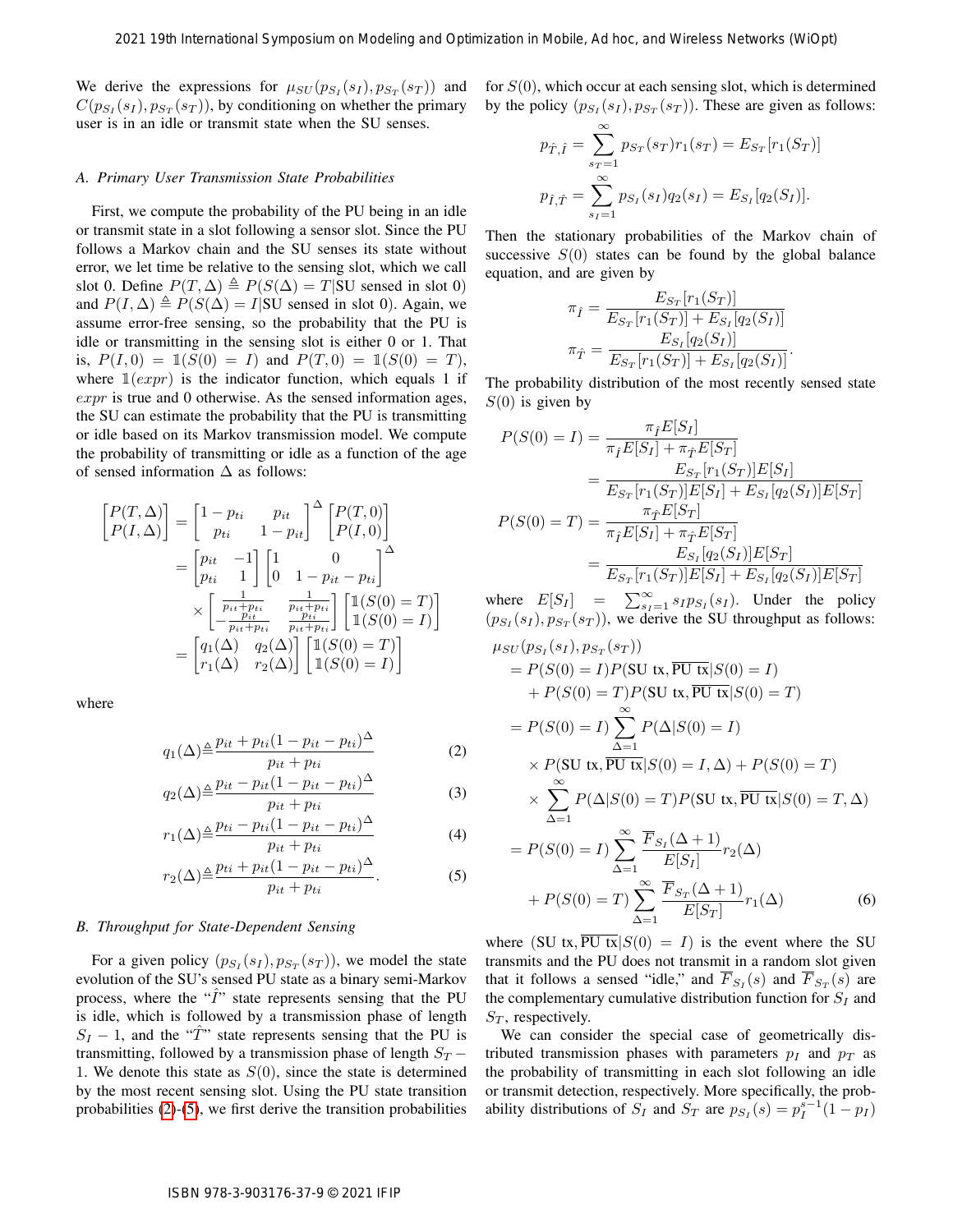and  $p_{S_T}(s) = p_T^{s-1}(1 - p_T)$ . The transition probabilities are sensed idle or transmit: given by

$$
E_{S_T}^{geom}[r_1(S_T)]
$$
  
= 
$$
\sum_{s_T=1}^{\infty} p_T^{s_T-1} (1 - p_T) \frac{p_{ti} - p_{ti} (1 - p_{it} - p_{ti})^{s_T}}{p_{it} + p_{ti}}
$$
  
= 
$$
\frac{p_{ti}}{p_{it} + p_{ti}} \left( 1 - \frac{(1 - p_T)(1 - p_{it} - p_{ti})}{1 - p_T(1 - p_{it} - p_{ti})} \right)
$$
  
= 
$$
\frac{p_{ti}}{1 - p_T(1 - p_{it} - p_{ti})}
$$

and similarly,  $E_{S_I}^{geom}[q_2(S_I)] = \frac{p_{it}}{1 - p_I(1 - p_{it} - p_{ti})}$ . The probabilities of sensing idle and transmit are thus given by

$$
P^{geom}(S(0) = I) = \frac{1}{1 + \frac{p_{it}(1 - p_I)(1 - p_T(1 - p_{it} - p_{ti}))}{p_{ti}(1 - p_T)(1 - p_I(1 - p_{it} - p_{ti}))}}
$$

$$
P^{geom}(S(0) = T) = \frac{1}{1 + \frac{p_{ti}(1 - p_T)(1 - p_I(1 - p_{it} - p_{ti}))}{p_{ti}(1 - p_I)(1 - p_T(1 - p_{it} - p_{ti}))}}
$$

and the conditional throughputs are given by

$$
\sum_{\Delta=1}^{\infty} \frac{\overline{F}_{S_I}(\Delta+1)}{E[S_I]} r_2(\Delta) = p_I \left(1 - \frac{p_{ti}}{1 - p_I(1 - p_{it} - p_{ti})}\right)
$$

$$
\sum_{\Delta=1}^{\infty} \frac{\overline{F}_{S_T}(\Delta+1)}{E[S_T]} r_1(\Delta) = \frac{p_T p_{ti}}{1 - p_T(1 - p_{it} - p_{ti})}.
$$

From (6), the throughput is then given by

$$
\mu_{SU}^{geom}(p_I, p_T)
$$
\n
$$
= \left[ p_{ti}(p_I(1 - p_T)(1 - p_I(1 - p_{it} - p_{ti}) - p_{it}) + p_{it}p_T(1 - p_I) \right] \left[ p_{ti}(1 - p_T)(1 - p_I(1 - p_{it} - p_{ti})) + p_{it}(1 - p_T)(1 - p_T(1 - p_{it} - p_{ti})) \right]^{-1}.
$$
\n(7)

# *C. Probability of Collision when Primary User Transmits*

Here we compute the probability of a collision when the primary user transmits. In the following derivation, we first define the probability of collision in a random slot as the probability that the SU is transmitting given that the PU is transmitting, and then we condition on whether the SU last

2021 19th International Symposium on Modciling and Optimization in Mobile, Ad hoc, and Wireless Networks (WOpt)  
\n
$$
s_x(s) = p_T^{p-1}(1-p_T)
$$
. The transition probabilities are  
\nby  
\n
$$
r_{\text{ref}}(S_T)
$$
\n
$$
= \sum_{r=-1}^{\infty} p_T^{p-1}(1-p_T) \frac{p_{11}-p_{11}(1-p_{11}-p_{11})}{p_{11}+p_{11}(1-p_{11}-p_{11}-p_{11})}
$$
\n
$$
= \sum_{r=-1}^{\infty} p_T^{p-1}(1-p_T) \frac{(1-p_T)(1-p_{11}-p_{11}-p_{11})}{p_{11}+p_{11}(1-p_{11}-p_{11}-p_{11})}
$$
\n
$$
= \frac{-p_{11}}{1-p_T(1-1)} \left[ P(S(0) = I)P(SU \text{ t}, PU \text{ t}, PU \text{ s}(0) = I) \right]
$$
\n
$$
= \frac{-p_{11}}{1-p_T(1-p_{11}-p_{11})}
$$
\n
$$
= \frac{-p_{11}}{1-p_T(1-p_{11}-p_{11})}
$$
\n
$$
= \frac{-p_{11}}{1-p_T(1-p_{11}-p_{11})}
$$
\n
$$
= \frac{-p_{11}}{1-p_T(1-p_{11})}
$$
\n
$$
= \frac{-p_{11}}{1-p_T(1-p_{11})}
$$
\n
$$
= \frac{-p_{11}}{1-p_T(1-p_{11})}
$$
\n
$$
= \frac{-p_{11}}{1+p_T(1-p_{11})}
$$
\n
$$
= \frac{-p_{11}}{1+p_T(1-p_{11})}
$$
\n
$$
= \frac{-p_{11}}{1+p_T(1-p_{11})}
$$
\n
$$
= \frac{-p_{11}}{1+p_T(1-p_{11})}
$$
\n
$$
= \frac{-p_{11}}{1+p_T(1-p_{11})}
$$
\n
$$
= \frac{-p_{11}}{1+p_T(1-p_{11})}
$$
\n
$$
= \frac{-p_{11}}{1+p_T(1-p_{11})}
$$
\n
$$
= \frac{-p_{11}}{1+p_T(1-p_{11})}
$$
\n<math display="block</p>

We can use this expression to derive the collision probability for the geometric case as follows:

$$
C_{geom}(p_{S_I}(s_I), p_{S_T}(s_T))
$$
  
=  $P(S(0) = I) \sum_{\Delta=1}^{\infty} p_I^{\Delta} (1 - p_I) (1 - (1 - p_{it} - p_{ti})^{\Delta})$   
+  $P(S(0) = T) \sum_{\Delta=1}^{\infty} p_T^{\Delta} (1 - p_T)$   
 $\times \left(1 - \frac{p_{ti}}{p_{it}} (1 - p_{it} - p_{ti})^{\Delta}\right)$   
=  $\left[ (p_{it} + p_{ti}) (p_{ti} p_I (1 - p_T) + p_T (1 - p_I) \times (1 - p_T (1 - p_{it} - p_{ti})) - p_{ti}) \right] \left[ p_{ti} (1 - p_T) \times (1 - p_I (1 - p_{it} - p_{ti})) + p_{it} (1 - p_T) \times (1 - p_T (1 - p_{it} - p_{ti})) \right]^{-1}.$  (8)

<span id="page-3-0"></span>The above expressions for throughput and collision probability as functions of the randomized policy are rather complex, and the constrained optimization is difficult to solve in this form. Therefore, we seek an alternative formulation.

## <span id="page-3-1"></span>IV. AGE DISTRIBUTION FORMULATION

While prior AoI works focus on average age in general, the average age is insufficient for determining the throughput/collision in this problem, in part because they depend on whether the SU sensed the PU as idle or transmitting. Therefore, we first separate out the age for each type of information, where the age of sensing idle is given by  $\Delta_I(t_I)$ , and the age of sensing transmit is given by  $\Delta_T(t_T)$ , where  $t_I$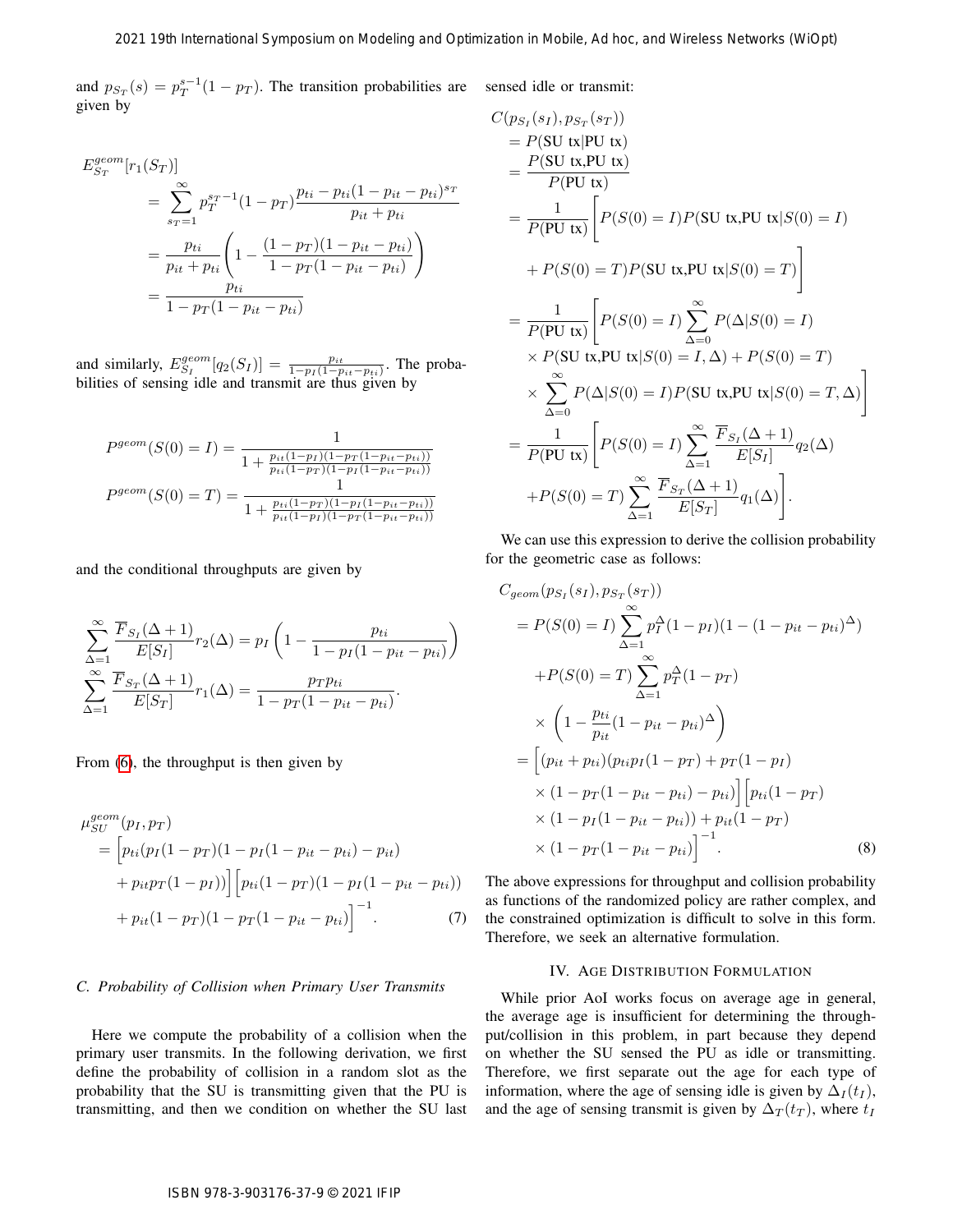is the index for the  $t_I$ th time slot in which the SU last sensed idle, and likewise  $t_T$  for transmit slots.

Under the current model, the age in a given slot  $(\Delta(t))$  and the sensed information  $(\overline{I}$  or  $\overline{T})$  determines the probability of the PU transmitting (or idling), from the perspective of the SU. Therefore, for a given sensing/transmission policy  $\pi$ , the throughput and collision probability after  $\mathcal T$  slots can be derived as a function of the age and sensed information as follows:

2021 19th international Symposium on Modeling and Optimization In Mobile, Ad hoc, and Wricless Networks (WOpp)  
\nis the index for the *t*,th time slot in which the SU last sensed as a function of the age distribution can be stated as  
\nUnder the current model, the age in a given slot 
$$
(\Delta(t))
$$
 and  $E[\mu(\{f_{\Delta,S}(6,s)\})] = \sum_{n=0}^{\infty} \sum_{s=1}^{\infty} P(T|\delta,s) f_{\Delta,S}(\delta,s)$   
\nIn the case of information (*t* or *t*) determine the probability *t*.  
\n $F(\text{C}(f_{\Delta,S}(6,s))) = \sum_{n=0}^{\infty} \sum_{s=1}^{\infty} P(T|\delta,s) f_{\Delta,S}(\delta,s)$   
\n $F(\text{E}(f_{\Delta,S}(6,s))) = \sum_{n=0}^{\infty} \sum_{s=1}^{\infty} P(T|\delta,s) f_{\Delta,S}(\delta,s)$   
\n $F(\text{E}(f_{\Delta,S}(6,s))) = \sum_{n=0}^{\infty} \sum_{s=1}^{\infty} P(T|\delta,s) f_{\Delta,S}(\delta,s)$   
\n $F(\text{E}(f_{\Delta,S}(6,s))) = \sum_{n=0}^{\infty} \sum_{s=1}^{\infty} P(T|\delta,s) f_{\Delta,S}(\delta,s)$   
\n $F(\text{E}(f_{\Delta,S}(6,s))) = \sum_{n=0}^{\infty} \sum_{s=1}^{\infty} P(T|\delta,s) f_{\Delta,S}(\text{E}(f_{\Delta,S}(6,s))) = \sum_{n=0}^{\infty} \sum_{s=1}^{\infty} (1 - P(\delta,s) f_{\Delta,S}(\text{E}(f_{\Delta,S}(6,s))) = \sum_{n=0}^{\infty} \sum_{s=1}^{\infty} P(T|\delta,s) f_{\Delta,S}(\text{E}(f_{\Delta,S}(6,s))) = \sum_{n=0}^{\infty} \sum_{s=1}^{\infty} P(T|\delta,s) f_{\Delta,S}(\text{E}(f_{\Delta,S}(6,s))) = \sum_{n=0}^{\infty} \sum_{s=1}^{\infty} P(T|\delta,s) f_{\Delta,S}(\text{E}(f_{\Delta,S}(7)) = \sum_{n=0}^{\infty} \sum_{s=1}^{\infty} P(T|\delta,s) f_{\Delta,S}(\text{E}(f_{\Delta,S}(6,s))) = \sum_{n=$ 

where  $N_{\hat{I},\pi}(\mathcal{T})$  and  $N_{\hat{T},\pi}(\mathcal{T})$  are the number of slots where the SU last estimated the PU as idle or transmit, respectively, under the policy  $\pi$  after  $\mathcal T$  slots. We then take the limit of the above expressions as  $\mathcal{T} \rightarrow \infty$ , assuming the ages under the policy  $\pi$  are ergodic. Since the PU state probabilities can be viewed as functions of age and the sensed information, the expected throughput and collision probabilities are given as follows:

$$
E[\mu_{\pi}] = \sum_{\delta_{\hat{I}}=1}^{\infty} P(I|\hat{I}, \delta_{\hat{I}}) P(\Delta_{\pi, \hat{I}} = \delta_{\hat{I}})
$$
  
+ 
$$
\sum_{\delta_{\hat{I}}=1}^{\infty} P(I|\hat{I}, \delta_{\hat{I}}) P(\Delta_{\pi, \hat{I}} = \delta_{\hat{I}})
$$
  

$$
E[C_{\pi}] = \frac{1}{P(\text{PU tx})} \sum_{\delta_{\hat{I}}=1}^{\infty} P(T|\hat{I}, \delta_{\hat{I}}) P(\Delta_{\pi, \hat{I}} = \delta_{\hat{I}})
$$
  
+ 
$$
\sum_{\delta_{\hat{I}}=1}^{\infty} P(T|\hat{I}, \delta_{\hat{I}}) P(\Delta_{\pi, \hat{I}} = \delta_{\hat{I}}).
$$

The above expression comes from the fact that an SU sensing corresponds to the age being equal to  $0 (\delta = 0)$ , and the SU is transmitting for all other values of the age ( $\delta \geq 1$ ). Given these expressions, we observe that what matters is not the average age, but rather the distribution of age  $(\Delta)$  for each type of information or state  $(S)$ , We denote this age distribution as  $f_{\Delta,S}(\delta, s)$ . The expected throughput and collision probabilities as a function of the age distribution can be stated as

$$
E[\mu(f_{\Delta,S}(\delta,s))] = \sum_{s=0}^{1} \sum_{\delta=1}^{\infty} P(I|\delta,s) f_{\Delta,S}(\delta,s)
$$

$$
E[C(f_{\Delta,S}(\delta,s))] = \frac{1}{P(PU \text{ tx})} \sum_{s=0}^{1} \sum_{\delta=1}^{\infty} P(T|\delta,s) f_{\Delta,S}(\delta,s)
$$

$$
= \frac{1}{P(PU \text{ tx})} \sum_{s=0}^{1} \sum_{\delta=1}^{\infty} (1 - P(I|\delta,s)) f_{\Delta,S}(\delta,s)
$$

where we let  $s = 0$  be the state where SU last sensed PU is idle, and  $s = 1$  be the state where the SU last sensed the PU is transmitting.

We directly derive the distribution of the age under the policy  $(p_{S_I}(s_I), p_{S_T}(s_T))$  as the probability of being in state s and age equal to  $\delta$ . We truncate the age distribution to a maximum age of  $\delta_{max}$ . For  $s = 0$ , we have

<span id="page-4-3"></span><span id="page-4-0"></span>
$$
f_{\Delta,S}(\delta,0) = P(S(0) = I) \frac{P(s_I \ge \delta + 1)}{E[S_I]}
$$

from which we can derive

$$
f_{\Delta,S}(0,0) = \frac{E_{S_T}[r_1(s_T)]}{E_{S_T}[r_1(s_T)]E[S_I] + E_{S_I}[q_2(s_I)]E[S_T]} \tag{9}
$$
  

$$
f_{\Delta,S}(\delta,0) = f_{\Delta,S}(0,0) \sum_{s_I = \delta + 1}^{\delta_{max}} p_{S_I}(s_I), 1 \le \delta \le \delta_{max} - 1,
$$
  
(10)

and likewise for  $s = 1$ ,

$$
f_{\Delta,S}(0,1) = \frac{E_{S_I}[q_2(s_I)]}{E_{S_T}[r_1(s_T)]E[S_I] + E_{S_I}[q_2(s_I)]E[S_T]}
$$
  

$$
f_{\Delta,S}(\delta,1) = f_{\Delta,S}(0,1) \sum_{s_T=\delta+1}^{\delta_{max}} p_{S_T}(s_T), 1 \le \delta \le \delta_{max} - 1.
$$

The inverse mapping from age distribution to sense/transmit policy can be derived from (10). For  $s_I$  and  $s_T$  =  $1, \ldots, \delta_{max} - 1,$ 

$$
p_{S_I}(s_I) = \frac{f_{\Delta,S}(s_I - 1,0) - f_{\Delta,S}(s_I,0)}{f_{\Delta,S}(0,0)}\tag{11}
$$

$$
p_{S_T}(s_T) = \frac{f_{\Delta,S}(s_T - 1,0) - f_{\Delta,S}(s_T,0)}{f_{\Delta,S}(0,0)}\tag{12}
$$

and for  $s_I$  and  $s_T = \delta_{max}$ ,

<span id="page-4-2"></span><span id="page-4-1"></span>
$$
p_{S_I}(\delta_{max}) = \frac{f_{\Delta,S}(\delta_{max} - 1, 0)}{f_{\Delta,S}(0,0)}
$$
(13)

<span id="page-4-4"></span>
$$
p_{S_T}(\delta_{max}) = \frac{f_{\Delta,S}(\delta_{max} - 1, 0)}{f_{\Delta,S}(0,0)}
$$
(14)

In addition to being a probability mass function, the policy imposes an additional constraint on the possible age distributions. We derive this constraint by substituting (11) and [\(12\)](#page-4-2)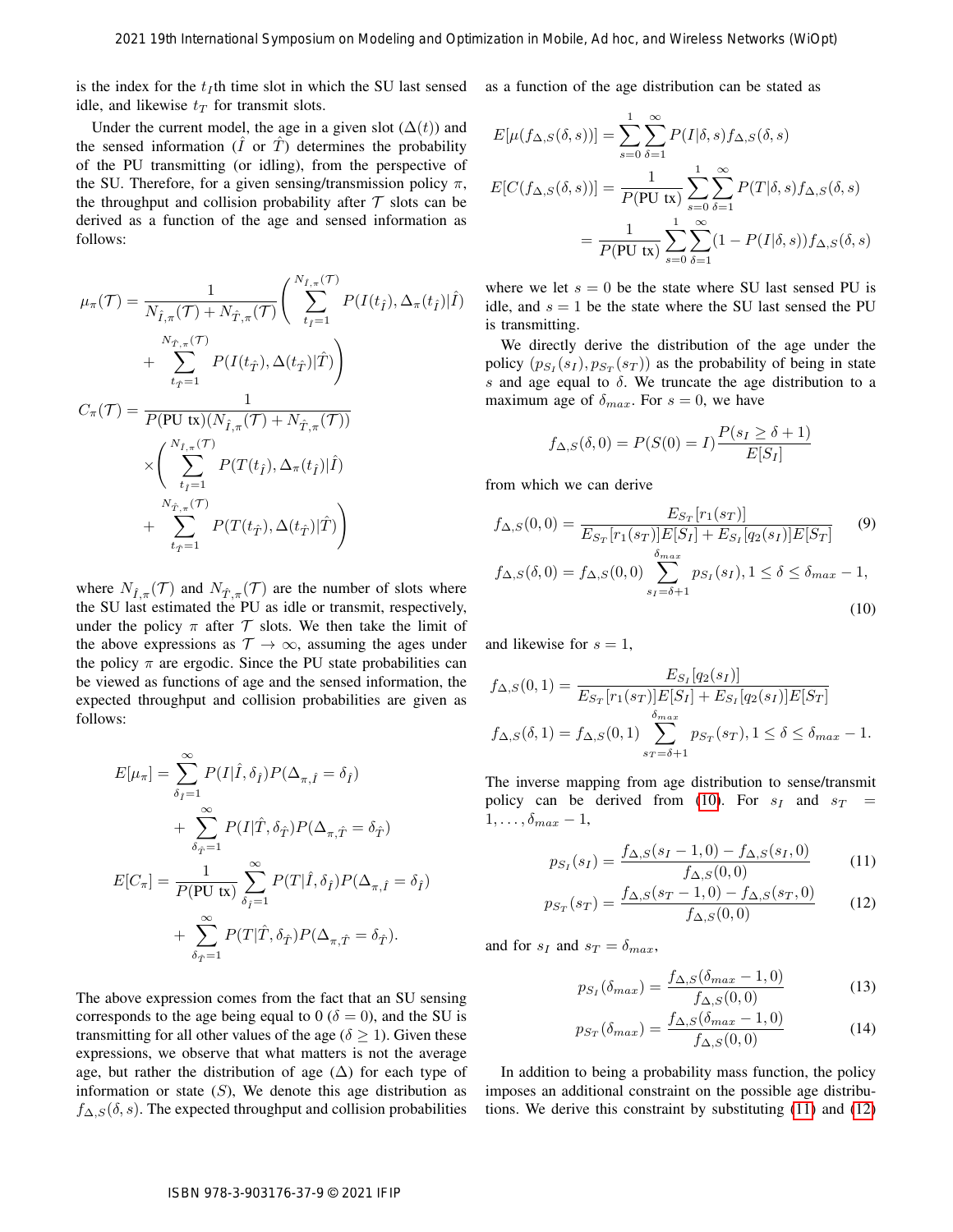<span id="page-5-1"></span><span id="page-5-0"></span> $(15)$ 

into [\(9\)](#page-4-3). We first derive the following terms from (9) using  $f_{\delta,s} \triangleq f_{\Delta,S}(\delta, s)$ :

$$
E[S_I] = \sum_{s_I=1}^{\delta_{max}} s_I p_{S_I}(s_I)
$$
  
= 
$$
\sum_{s_I=1}^{\delta_{max}-1} s_I \frac{f_{s_I-1,0} - f_{s_I,0}}{f_{0,0}} + \delta_{max} \frac{f_{\delta_{max}-1,0}}{f_{0,0}}
$$
  
= 
$$
\frac{\sum_{\delta=0}^{\delta_{max}} f_{\delta,0}}{f_{0,0}}.
$$

$$
E_{S_I}[q_2(S_I)] = \sum_{s_I=1}^{\delta_{max}} \left( \frac{p_{ti}}{p_{ti} + p_{it}} (1 - (1 - p_{it} - p_{ti})^{s_I}) p_{S_I}(s_I) \right)
$$
  
= 
$$
\frac{p_{ti}}{f_{0,0}} \left( \sum_{\delta=0}^{\delta_{max}-2} \overline{\phi}^{\delta} f_{\delta,0} + \frac{\overline{\phi}^{\delta_{max}-1}}{\phi} f_{\delta_{max}-1,0} - \frac{\overline{\phi}^{\delta_{max}-1}}{\phi} f_{\delta_{max,0}} \right)
$$

where  $\phi \triangleq p_{it} + p_{ti}$ . Similar expressions arise for  $E[S_T]$  and  $E_{S_I}[q_2(S_I)]$ . Substituting into (9), we have

$$
f_{0,0}E_{S_I}[q_2(S_I)]E[S_T] = E_{S_T}[r_1(S_T)](1 - f_{0,0}E[S_I])
$$
  

$$
f_{0,0}E_{S_I}[q_2(S_I)] = E_{S_T}[r_1(S_T)]
$$

which after substituting the terms  $E_{S_I}[q_2(S_I)]$  and  $E_{S_T}[r_1(S_T)]$  gives us the constraint in the following formulation. Defining  $\beta_{\delta,s} \triangleq P(I|\delta,s)$ , we have the following optimization problem (LP1):

$$
\max_{f_{\delta,s}} \sum_{s=0}^{1} \sum_{\delta=1}^{\delta_{max}} \beta_{\delta,s} f_{\delta,s}
$$

$$
\text{s.t.} \qquad \sum_{s=0}^{1} \sum_{\delta=1}^{\delta_{max}} \frac{1}{P(\text{PU tx})} (1 - \beta_{\delta,s}) f_{\delta,s} \le \eta \qquad (16)
$$

$$
f_{\delta,s} \le f_{\delta-1,s} \qquad s \in \{0,1\}, \delta \ge 1 \tag{17}
$$
  

$$
f_{\delta_{max}-2} \qquad \qquad \frac{\delta}{\delta_{max}-1} \qquad \frac{\delta}{\delta_{max}-1}
$$

$$
p_{it}\left(\sum_{\delta=0}^{\delta_{max}-2} \overline{\phi}^{\delta} f_{\delta,0} + \frac{\overline{\phi}^{\delta_{max}-1}}{\phi} f_{\delta_{max}-1,0}\right)
$$

$$
-\frac{\overline{\phi}^{\delta_{max}}}{\phi} f_{\delta_{max},0}\right) - p_{ti}\left(\sum_{\delta=0}^{\delta_{max}-2} \overline{\phi}^{\delta} f_{\delta,1}\right)
$$

$$
+\frac{\overline{\phi}^{\delta_{max}-1}}{\phi} f_{\delta_{max}-1,1} - \frac{\overline{\phi}^{\delta_{max}}}{\phi} f_{\delta_{max},1}\right) = 0 \quad (18)
$$

$$
\sum_{\delta=0}^{1} \sum_{\delta=0}^{\delta_{max}} f_{\delta,\delta} = 1 \quad (19)
$$

$$
\sum_{s=0} \sum_{\delta=0} f_{\delta,s} = 1 \tag{19}
$$

$$
0 \le f_{\delta,s} \le 1 \tag{20}
$$

where (16) is the collision probability constraint and (17)-(20) are the constraints for the age distribution, where (18) comes from the constraint based on (9). This is a linear program in the variables  $f_{\delta,s}$ , which can be solved efficiently. From Sec. [III-A,](#page-2-3) we have  $\beta_{\delta,0} = r_2(\delta)$  and  $\beta_{\delta,1} = r_1(\delta)$ .



<span id="page-5-4"></span>Fig. 3. LP1 SU Throughput,  $\eta = 0.05$ .



<span id="page-5-5"></span>Fig. 4. SU Throughput Gap,  $\eta = 0.05$ .

# V. NUMERICAL RESULTS

We solved the linear program LP1 computationally for various parameter values for  $\eta$ ,  $p_{it}$ , and  $p_{ti}$ , for  $p_{it} + p_{ti} < 1$ (in all plots, the region  $p_{it} + p_{ti} \geq 1$  is blacked out). The policy is truncated to  $\delta_{max} = 40$ . In Fig. 3, we plot the optimal SU throughput for collision constraint  $\eta = 0.05$ . We observe that the throughput is small except when  $p_{it}$  is small, which is the case where the PU is more likely to be idle. Throughput is also small when  $p_{ti}$  is small, because the PU is transmitting for very short bursts, so it is difficult to meet the collision constraint (as a percentage of PU transmissions) if transmitting too aggressively. For comparison, we used numerical optimization on the expressions in (7) and [\(8\)](#page-3-1) to determine the maximum throughput for the random geometric policy. The gap between the optimal throughput for LP1 and the geometric policy is shown in Fig. 4, and LP1 outperforms the geometric policy by as much as 0.101 or 46.7%. We also plotted the throughput for  $\eta = 0.25$  in Fig. 5, and the SU throughput experiences an increase as the collision constraint  $\eta$  is loosened (increases). The gap between the two policies is shown in Fig. 6, and LP1 outperforms the geometric policy by as much as 0.098 or 26.4%. 2021 19th International Symposium or Modelling and Optimization in Modeling and Optimization in Modelling and Optimization in Contact (WiOptimization in Additional Symposium of Advisor 10.1 Contact (WiOptimization in Addi

<span id="page-5-3"></span><span id="page-5-2"></span>From the solution for the optimal age distribution  $f_{\delta,s}$ , we use  $(11)$ – $(14)$  to convert it to the optimal policy  $(p_{S_I}(s_I), p_{S_T}(s_T))$ . We plot the optimal policy for  $\eta = 0.05$ and  $p_{it} = 0.05$  in Figs. 7–8. In general,  $p_{S_I}(s_I)$  is only nonzero for at most 2 consecutive values of  $s_I$ . I.e., when the SU senses the PU is idle, it transmits for some  $\tilde{S}_I$  and  $\tilde{S}_I + 1$  with some probability where  $p_{S_I}(\tilde{S}_I) + p_{S_I}(\tilde{S}_I + 1) = 1$ .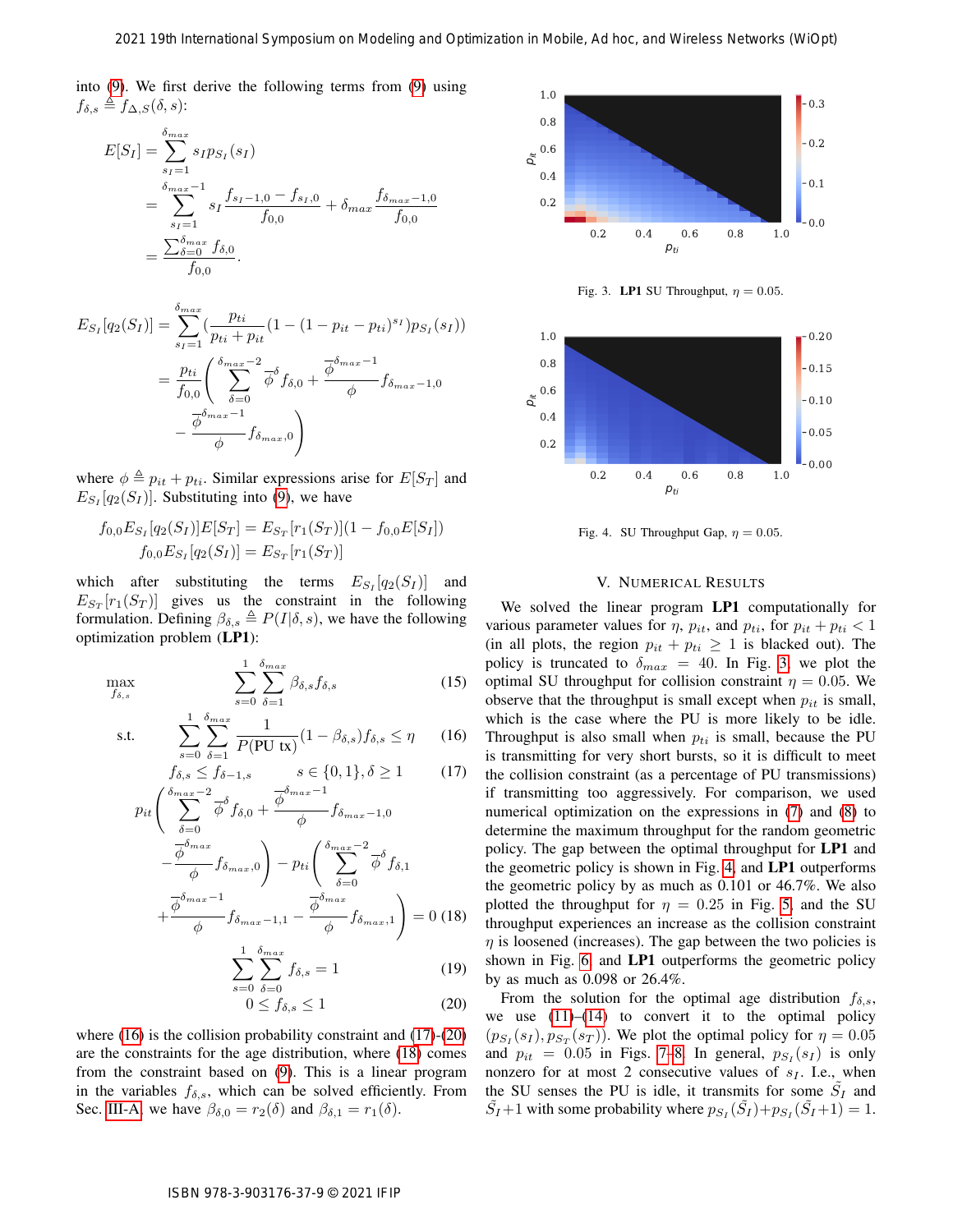

<span id="page-6-0"></span>Fig. 5. LP1 SU Throughput,  $\eta = 0.25$ .



<span id="page-6-1"></span>Fig. 6. SU Throughput Gap,  $\eta = 0.25$ .

This makes intuitive sense, since the probability of the primary being idle decreases with age, so for increasing throughput and reducing collisions, it is better to maximize the number of transmissions in lower age slots. For example, if the policy has nonzero probabilities of sensing after 1, 2, and 3 slots, it would be better to take the probability of sensing after 1 slot and put it into 2 and 3 (with some rebalancing), since it benefits both throughput and collisions. This two-value policy is akin to a threshold policy, but randomized between the two values that yield a collision probability closest to the collision threshold from above and below, thus utilizing the full collision probability budget. In all the cases studied here, the optimal transmit policy is to sense in the next slot ( $p_{S_T}(1) = 1$ , Fig. 8).

The idle policy for  $p_{it} = 0.25$  and  $\eta = 0.05$  is shown in Fig. [9.](#page-6-4) The policy is very similar to that of the  $p_{it} = 0.05$ ,  $\eta = 0.05$  case (Fig. 7), with the SU sensing slightly more frequently since the PU is more likely to transition from "idle" to "transmit." For  $p_{it} = 0.05$  and  $\eta = 0.25$ , the idle policy (Fig. [10\)](#page-7-22) senses less often than the  $\eta = 0.05$  case since there is higher tolerance for collisions. For  $p_{it} = 0.25$  and  $\eta = 0.25$ , the idle policy (Fig. 11) is similar to that of the previous case of  $p_{it} = 0.05$ , but just as in the  $\eta = 0.05$  case, the higher  $p_{it}$ causes the SU to sense slightly more frequently. However, it is clear that the collision threshold  $\eta$  has a much greater impact on the policy than the PU parameters  $p_{it}$  and  $p_{ti}$ .

# VI. AOI AS AN INFORMATION QUALITY METRIC

While AoI is not the ultimate objective in this work, its role is significant, and focusing on it was critical for enabling



<span id="page-6-2"></span>Fig. 7. LP1 SU Idle Policy,  $\eta = 0.05$ ,  $p_{it} = 0.05$ .



<span id="page-6-3"></span>Fig. 8. LP1 SU Transmit Policy,  $\eta = 0.05$ ,  $p_{it} = 0.05$ .

an efficient solution. We identify AoI as an information quality of interest, i.e., some measure of the information being monitored or used. Another important information quality is the prediction *accuracy* at different ages, since we know that lower age yields better accuracy, though it also depends on the PU Markov model. If we were considering sensing errors, that would also impact the accuracy, and therefore affect how to optimize the throughput and the throughput performance itself. *Completeness*, or how much sensor data acquired, is another relevant quality of the information and correlated with AoI and accuracy. In this system, throughput is directly impacted by completeness in that more sensor data results in less resources (time slots) for transmission. In future work, we plan to investigate the achievable space for all relevant information qualities over all policies, as an intermediate step 2021 19th International Symposium on Modelling and Optimization in Mobile, Ad hoc, and Mobile, Advanced Symposium on Modelling and Advanced Symposium on Mobile and Advanced Symposium of Mobile and Advanced Symposium of Mo



<span id="page-6-4"></span>Fig. 9. LP1 SU Idle Policy,  $\eta = 0.05$ ,  $p_{it} = 0.25$ .